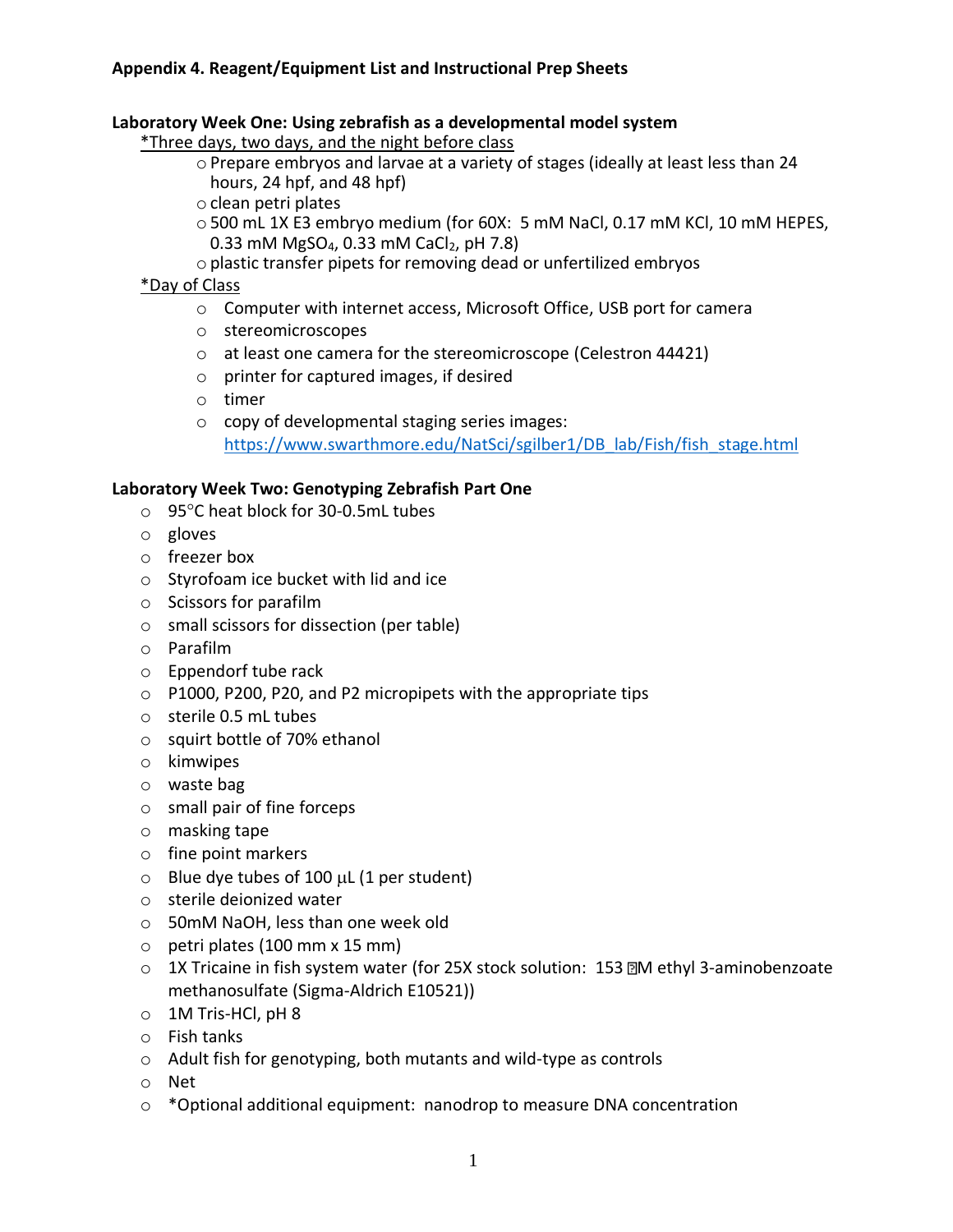## **Laboratory Week Three: Genotyping Zebrafish Part Two**

- o liquid nitrogen
- o gloves
- o Styrofoam ice bucket with lid and ice
- o Sharps waste for razors
- o small scissors for dissection
- o sterile, or at least unused razor, for dissection
- o eppendorf tube rack
- o P1000, P200, P20, and P2 micropipets with the appropriate tips
- o sterile 0.5 mL tubes
- o squirt bottle of 70% ethanol
- o kimwipes
- o petri plates (100 mm x 15 mm)
- o 1X Tricaine in fish system water (for 25X stock solution: 153 M ethyl 3-aminobenzoate methanosulfate (Sigma-Aldrich E10521))
- o waste bag
- o small pair of fine forceps
- o 2 fine point markers
- o PCR tube rack
- o PCR tubes
- o Taq
- o Sterile deionized water
- o Fish tanks
- o Adult fish from previous week
- o Net
- $\circ$  10 uM forward and reverse primers (ordered from Integrated DNA Technologies, diluted in sterile deionized water)
- o genomic DNA from previous week
- $\circ$  10 mM dNTPs (New England Biolabs Catalog # N0447)
- o *Taq* DNA polymerase and buffer (New England Biolabs Catalog # M0273)
- o Computer with internet access
- o Thermocycler
- $\circ$  -80 $^{\circ}$ C freezer

### **Laboratory Week Four: Genotyping Zebrafish Part Three**

- o P200, P20, and P2 micropipets with the appropriate tips
- o 0.5 mL tubes
- o eppendorf tube rack
- o markers
- $\circ$  heat block set to 37 $\circ$ C
- o agarose gel rigs
- o power supply
- $\circ$  1X TAE (for 50X: 2 M Tris, 1 M acetate, 50 mM EDTA, pH 8.6)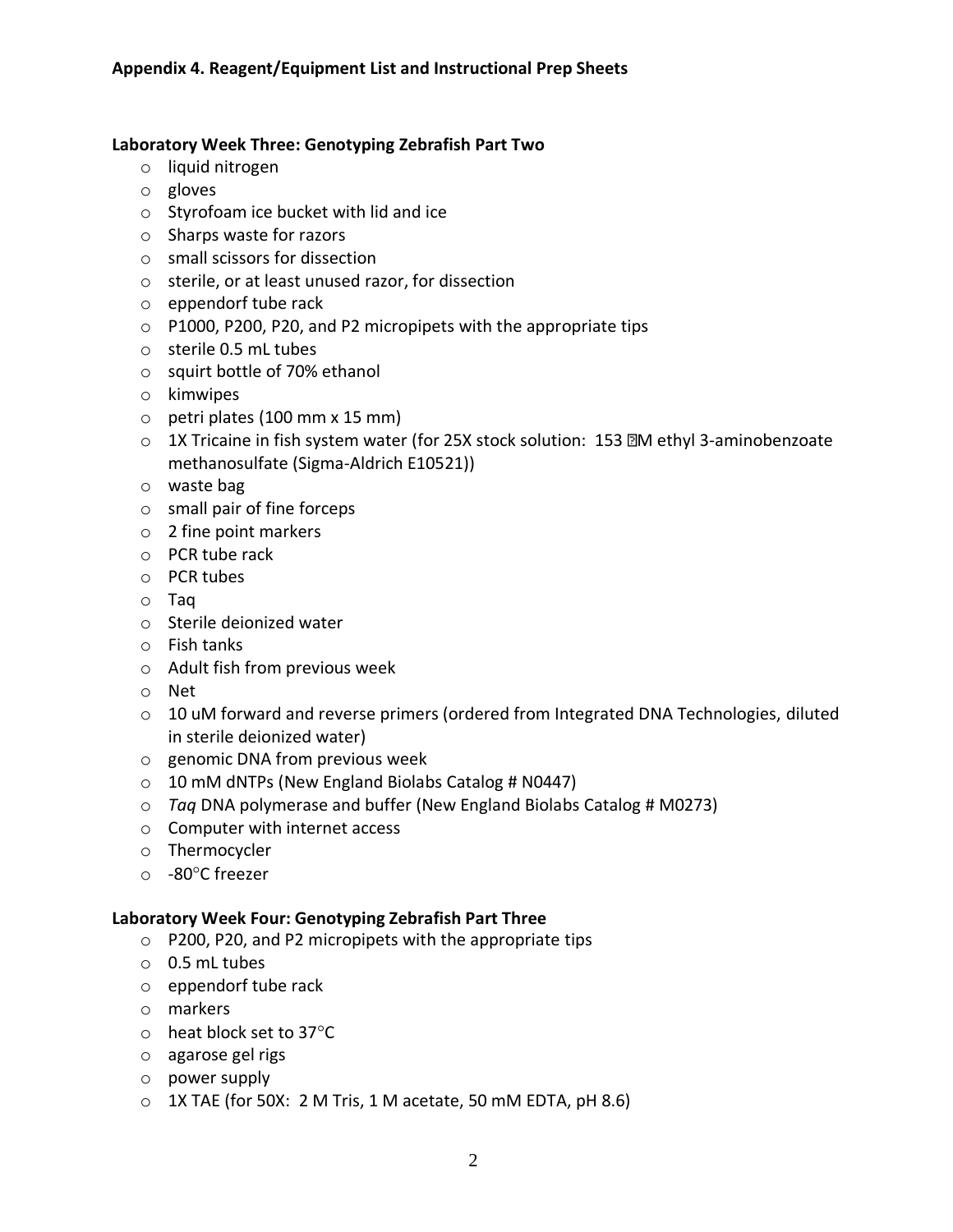- o PCRs from the previous week
- o KpnI (New England Biolabs Catalog # R0142) with associated 10X CutSmart Buffer
- o Sterile deionized water
- o 100bp ladder (New England Biolabs Catalog # N3231)
- o 10mg/mL ethidium bromide
- o 2% agarose gels in 1X TAE with ethidium bromide
- o Styrofoam ice bucket with lid and ice
- o waste bag
- o gloves
- o UV transilluminator for imaging the gel
- o Camera for imaging
- o 6X loading dye (New England Biolabs Catalog # B7025)

#### **Laboratory Week Five: Destroying Zebrafish Neuromasts with Copper Sulfate**

\*Six days before class

 $\circ$  Prepare embryos to be tested from each genotype. They should be 5 dpf for the day of class.

\*Day of Class

- o 20X Holtfreter's Buffer (120 mM NaCl, 1,8 mM CaCl<sub>2</sub>, 13.4 mM KCl, and 200 mM HEPES)
- o 10 mM copper sulfate
- o parafilm
- o scissors
- o aluminium foil
- $\circ$  1X E3 embryo medium (for 60X: 5 mM NaCl, 0.17 mM KCl, 10 mM HEPES, 0.33 mM  $MgSO<sub>4</sub>$ , 0.33 mM CaCl<sub>2</sub>, pH 7.8)
- $\circ$  250 mL grad cylinders (must be very, very clean; rinse many times with di water)
- o 10 mL pipets
- o green roller pipet or pipet bulb
- o P200 micropipets and associated yellow tips
- o Marker
- $\circ$  1 small petri plate (60 mm x 15 mm)
- $\circ$  9 large petri plates (100 mm x 15 mm)
- $\circ$  4 fish strainers (To make this, cut the pointed bottom off a 1.5 mL Eppendorf tube. Use a square of fine nylon mesh (approximately 2  $\text{cm}^2$ , 150 micron mesh, brine shrimp or artemia net) to cover the bottom. Secure the mesh using a small rubber band.)
- $\circ$  1 15mL conical tube (must be very, very clean; rinse many times with di water or use new ones)
- o tweezers to hold the fish strainers
- o paper towels
- o masking tape
- o 5 plastic transfer pipets
- o deionized water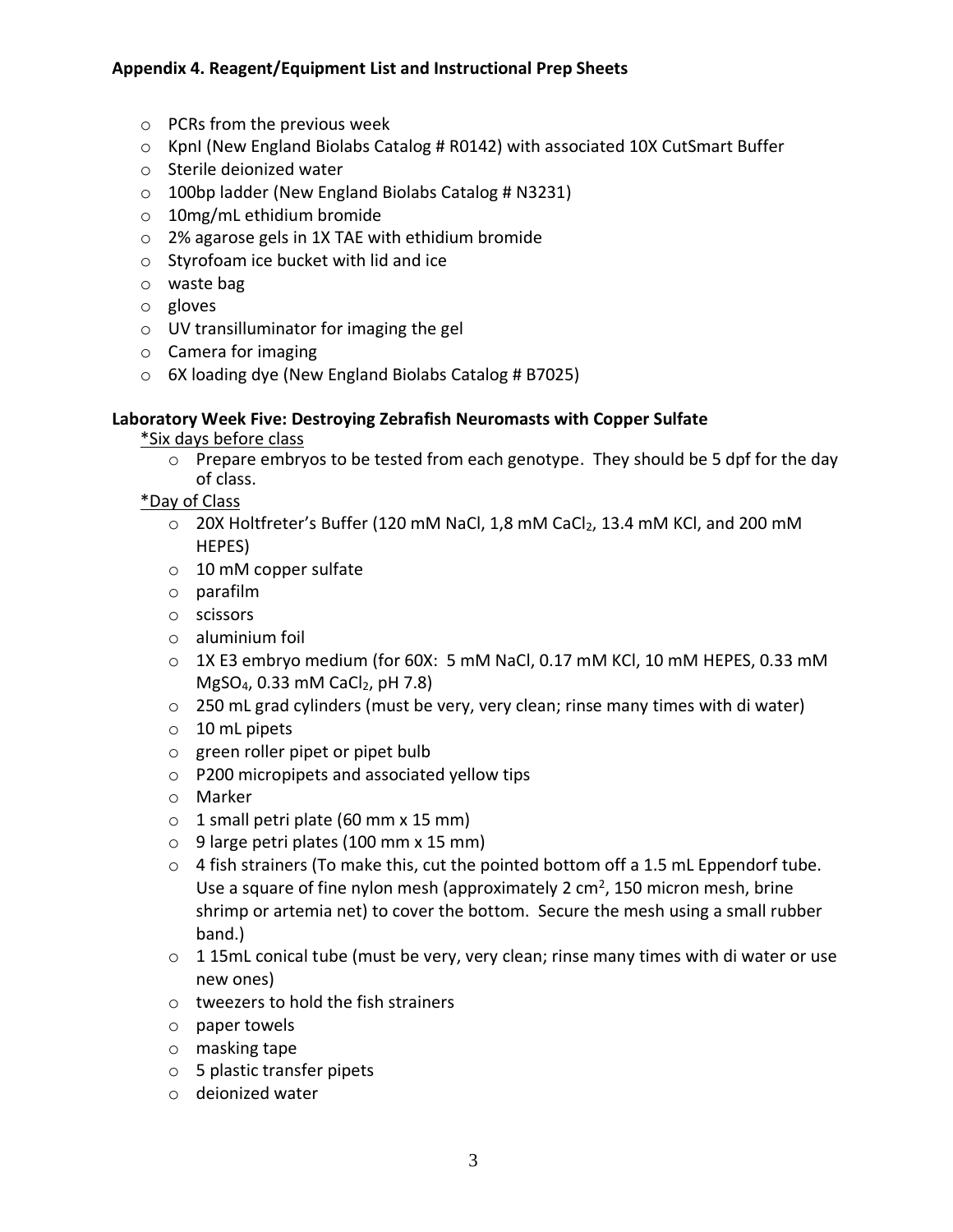- o \*optional: 28.5°C incubator or room temperature incubator
- \*Two Days after Class
	- o 1.5 mL tubes
	- o marker
	- o Eppendorf tube rack
	- o Plastic transfer pipet
	- $\circ$  4% Paraformaldehyde/Phosphate Buffered Saline (for 10X PBS: 1.37 M NaCl, 27 mM KCl, 80 mM Na<sub>2</sub>HPO<sub>4</sub>, 20 mM KHPO<sub>4</sub>, pH 7.4)
	- o refrigerator

# **Laboratory Week Six: Visualizing Neuromasts using Alkaline Phosphatase**

- o refrigerated larvae from last week
- o 100 mL beaker for waste solutions
- o P1000 micropipet and appropriate tips
- o Eppendorf tube rack
- o Waste bags
- o PBS/0.3% Tween-20
- o stereomicroscopes with ocular micrometer
- o camera for microscope
- o stage micrometer
- o white porcelain spot plate with 12-wells
- o plastic transfer pipets
- o paraformaldehyde waste container
- $\circ$  staining buffer (50 mM MgCl<sub>2</sub>, 100 mM NaCl, 100 mM Tris pH 9.5, 0.1% Tween-20)
- o staining solution (must be made fresh, 2.25 µl NBT (Sigma-Aldrich Catalog # 11383213001) and 5.75 µl BCIP (Sigma-Aldrich Catalog # 11383221001) per mL staining buffer)

### **Laboratory Week Seven: Measuring Changes in Gene Expression (Part One: RNA Isolation)**

- o frozen tail fragments from week two
- o P1000, P200, and P20 micropipets and appropriate tips
- o Eppendorf tube rack
- o Waste bag
- o Qiagen RNeasy Mini Kit (Catalog # 74104)
- o Gloves
- o Styrofoam ice bucket with lid and ice
- o Sterile 1.5 mL tubes
- o Microcentrifuge
- o 1 mL syringe with 22-25 gauge needle
- o sharps waste for syringes
- o waste beaker
- o sterile RNase-free water
- o 55C heat block
- o Styrofoam ice bucket with lid and ice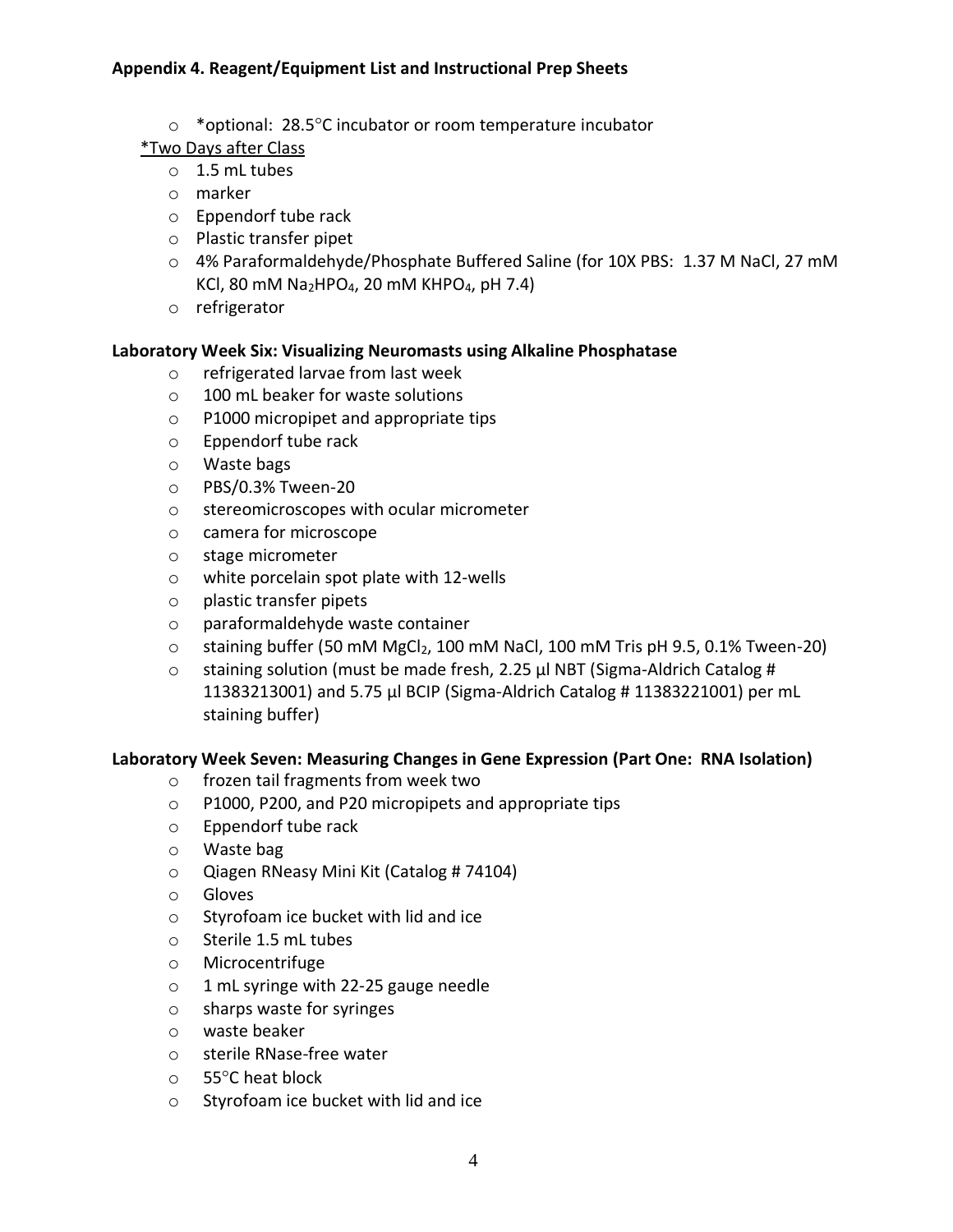- $\circ$  -80 $^{\circ}$ C freezer
- o marker
- $\circ$   $\beta$ -mercaptoethanol (14.3 M)

# **Laboratory Week Eight: Measuring Changes in Gene Expression (Part Two: RT-PCR)**

- o Styrofoam ice bucket with lid and ice
- o Marker
- o PCR tubes
- o Thermocycler
- o One Taq One-Step RT-PCR Kit (New England Biolabs Catalog # E5315)
- o RNA from previous week
- $\circ$  1:1 mixes of 10 µM forward and reverse primers (see lab protocol for sequences)
- o P20 and P2 micropipets and appropriate tips
- o Waste bag

### **Laboratory Week Nine: Measuring Changes in Gene Expression (Part Three: DNA Agarose Gel Electrophoresis)**

- o P20 micropipets with the appropriate tips
- o agarose gel rigs
- o power supply
- $\circ$  1X TAE (for 50X: 2 M Tris, 1 M acetate, 50 mM EDTA, pH 8.6)
- o RT-PCRs from the previous week
- $\circ$  100bp ladder (New England Biolabs Catalog # N3231)
- o 10mg/mL ethidium bromide
- o 2% agarose gels in 1X TAE with ethidium bromide
- o Styrofoam ice bucket with lid and ice
- o waste bag
- o gloves
- o UV transilluminator for imaging the gel
- o Camera for imaging and quantifying

### **Laboratory Week Ten: Mutation and Behavior**

- \*Six days before class
	- $\circ$  Prepare larvae to be tested from each genotype. They should be 5 dpf for the day of class.
- \*Day of Class
	- o Prepare one set of WT larvae so that they are already copper sulfate treated when class starts. Use the directions in lab five to do this. Students should have three samples of larvae: 1) *lin28a* mutants; 2) WT untreated larvae; and 3) WT copper sulfate treated larvae.
	- o Rheotaxis set up: In order to simplify the experiment in figure 1 and make it more affordable, we placed two 150 micron mesh barricades in a 2 L zebrafish tank. The tank had plastic tubing on either end to connect to a variable speed pump (Bio-Rad Catalog #1703644, purchased used from eBay), and the apparatus was filled with